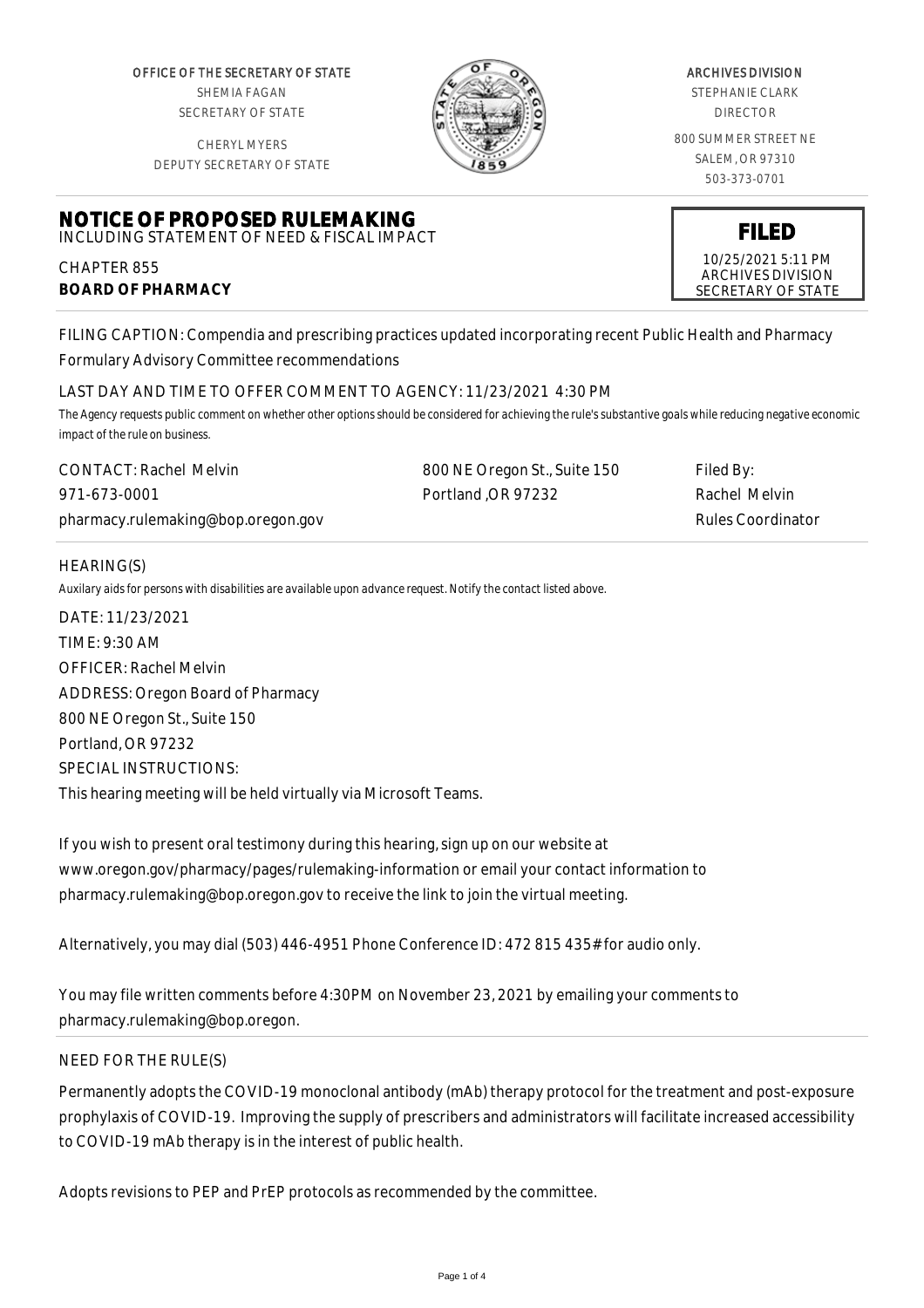Clarifies that face-to-face requirement only applies to physical assessment components of patient care process (collect, assess, plan, implement, and follow-up). Additional revisions are minor corrections.

### DOCUMENTS RELIED UPON, AND WHERE THEY ARE AVAILABLE

ORS 689.645 and 689.649 state that a pharmacist may provide approved patient care services pursuant to a statewide drug therapy management protocol, developed by the PHPFAC; and adopted by rule of the Board. A statewide protocol consists of a standardized patient assessment process and treatment care plan under which a pharmacist may assess and identify a patient's medical need, then prescribe and dispense a drug or device to the patient. Statewide drug therapy management protocol for COVID mAb: https://www.regeneron.com/downloads/treatment-covid19-eua-fact-sheet-for-hcp.pdf Emergency Use Authorization (EUA) of REGEN-COV https://www.regeneron.com/downloads/treatment-covid19-eua-fact-sheet-for-patient.pdf Emergency Use Authorization (EUA) of REGEN-COV Statewide drug therapy management protocol for PEP and PrEP: 2021 HB 2958 https://olis.oregonlegislature.gov/liz/2021R1/Downloads/MeasureDocument/HB2958/Enrolled CDC Pre-exposure Prophylaxis (PrEP) Care System https://www.cdc.gov/hiv/effectiveinterventions/prevent/prep/index.html AASLD/IDSA HCV Guidance: Recommendations for Testing, Managing, and Treating Hepatitis C https://www.hcvguidelines.org/evaluate/testing-and-linkage

### FISCAL AND ECONOMIC IMPACT:

None anticipated

#### COST OF COMPLIANCE:

*(1) Identify any state agencies, units of local government, and members of the public likely to be economically affected by the rule(s). (2) Effect on Small Businesses: (a) Estimate the number and type of small businesses subject to the rule(s); (b) Describe the expected reporting, recordkeeping and administrative activities and cost required to comply with the rule(s); (c) Estimate the cost of professional services, equipment supplies, labor and increased administration required to comply with the rule(s).*

State agencies and local government are not impacted by these rules. Pharmacy stakeholders and the public may be impacted by these rules if utilized. Provision of formulary prescribing services by a pharmacist/pharmacy is voluntary. The professional time to offer these services and comply with record keeping requirements may increase costs to the outlet, which may possibly be passed on to the public for prescribing services. Outlets will be required to establish and enforce policies and procedures and pharmacists must comply with the rules if they offer the services.

#### DESCRIBE HOW SMALL BUSINESSES WERE INVOLVED IN THE DEVELOPMENT OF THESE RULE(S):

Participation is voluntary and a pharmacist is not mandated to offer patient care and prescribing services.

#### WAS AN ADMINISTRATIVE RULE ADVISORY COMMITTEE CONSULTED? NO IF NOT, WHY NOT?

The statutorily mandated Public Health and Pharmacy Formulary Advisory Committee informed the content of these rules.

RULES PROPOSED: 855-020-0110, 855-020-0300

AMEND: 855-020-0110

RULE SUMMARY: Clarifies that face-to-face requirement only applies to physical assessment components of patient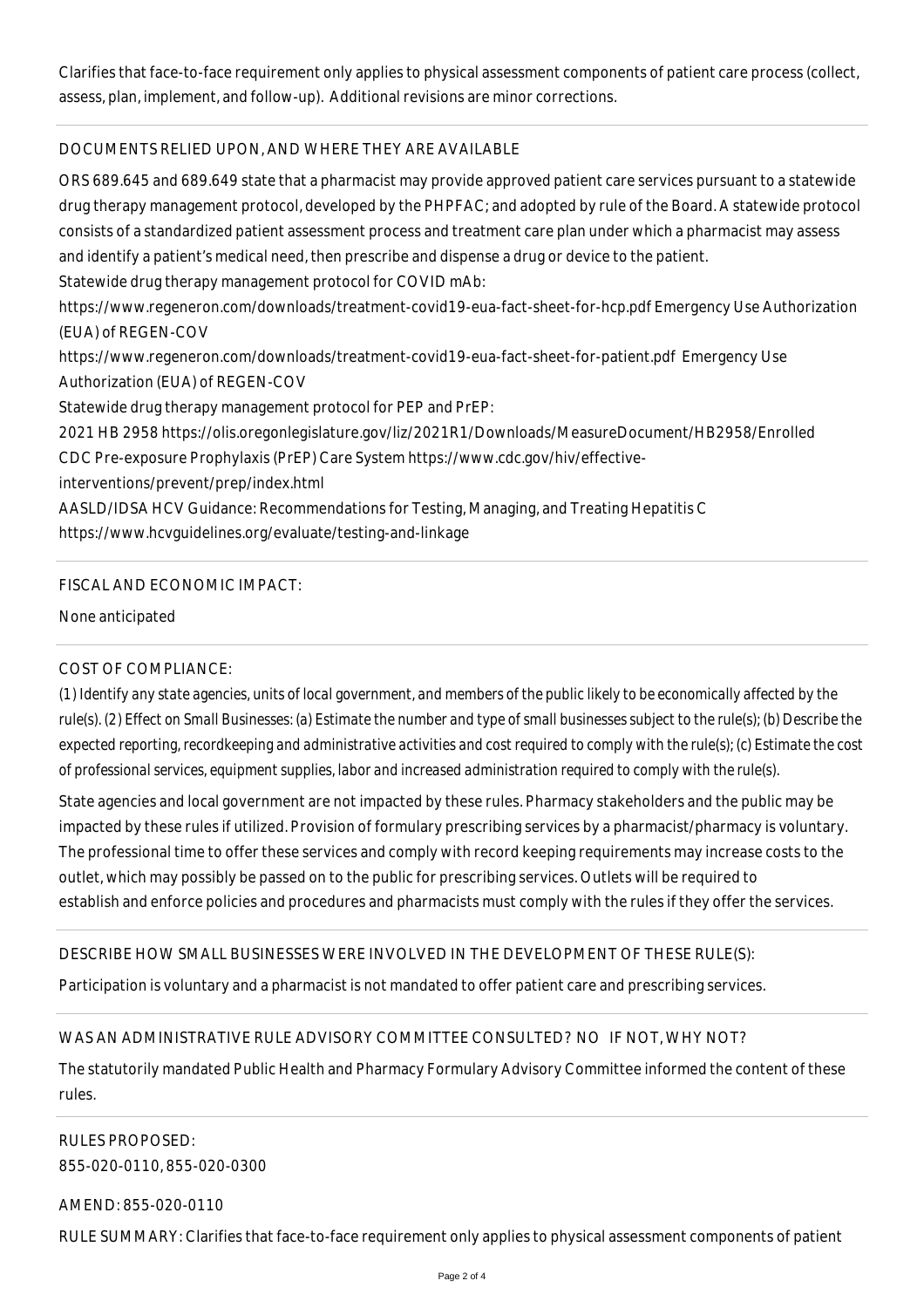care process (collect, assess, plan, implement, and follow-up).

#### CHANGES TO RULE:

### 855-020-0110

Prescribing Practices

(1) A pharmacist located and licensed in Oregon may prescribe and dispense FDA-approved drugs and devices included on either the Formulary or Protocol Compendia, set forth in this Division. A pharmacist shallmay only prescribe a drug or device consistent with the parameters of the Formulary and Protocol Compendia, and in accordance with federal and state regulations.¶

(2) A pharmacist must create, approve, and maintain policies and procedures for prescribing post-diagnostic drugs and devices or providing patient care services pursuant to statewide drug therapy management protocols. The policies and procedures shallmust describe current and referenced clinical guidelines, and include but not be limited to:¶

(a) Patient inclusion and exclusion criteria;¶

(b) Explicit medical referral criteria;¶

(c) Care plan preparation, implementation, and follow-up;¶

(d) Patient education; and¶

(e) Provider notification; and¶

(f) Maintaining confidentiality.¶

(3) The pharmacist is responsible for recognizing limits of knowledge and experience and for resolving situations beyond their expertise by consulting with or referring patients to another health care provider.¶

(4) For each drug or device the pharmacist prescribes, the pharmacist must:¶

(a) Assess patient and collect subjective and objective information, including the diagnosis for Formulary Compendia items, about the patient's health history and clinical status. The pharmacist's patienthysical assessment shallmust be performed in a face-to-face, in-person interaction and not through electronic means; and¶

(b) Utilize information obtained in the assessment to evaluate and develop an individualized patient-centered care plan, pursuant to the statewide drug therapy management protocol and policies and procedures; and¶

(c) Implement the care plan, to include appropriate treatment goals, monitoring parameters, and follow-up; and¶ (d) Provide notification to the patient's identified primary care provider or other care providers when applicable within five business days following the prescribing of a Compendia drug or device.¶

(5) The pharmacist shallmust maintain all records associated with prescribing and other related activities performed for a minimum of 10 years, and a copy must be made available to the patient and provider upon request. Pharmacy records must be retained and made available to the Board for inspection upon request. Records must be stored onsite for at least one year and then may be stored in a secure off-site location if retrievable within three business days. Records and documentation may be written, electronic or a combination of the two. ¶

(6) If consultation is provided through an electronic means, the Oregon licensed Pharmacist must use real-time audio-visual communication to conduct the consultation.

Statutory/Other Authority: ORS 689.205

Statutes/Other Implemented: ORS 689.645, ORS 689.649